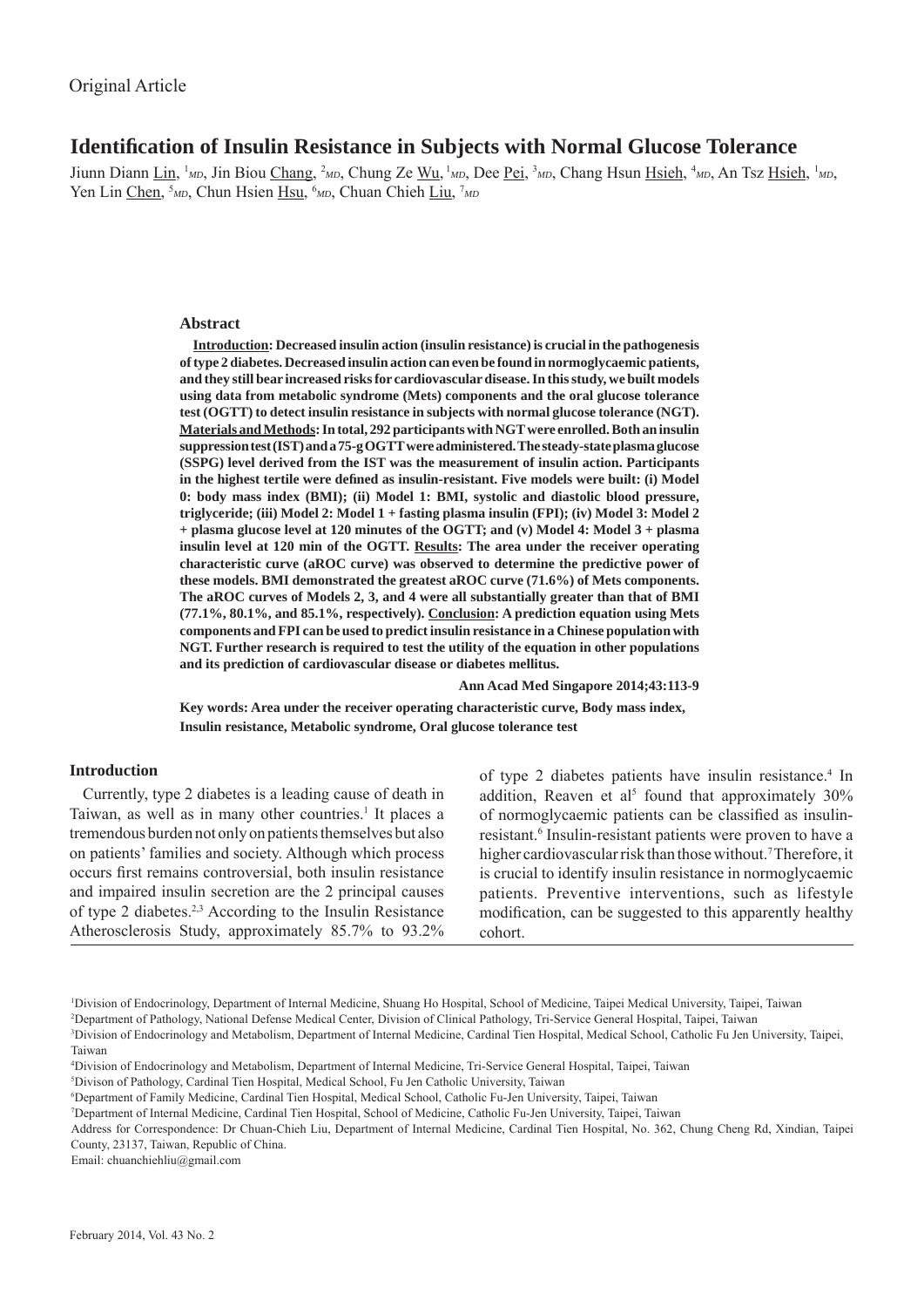Insulin resistance and insulin sensitivity are conceptually reciprocal. In other words, a high level of insulin resistance corresponds to a low level of insulin sensitivity. Numerous methods have been developed for measuring insulin action (insulin-medicated glucose disposal). Among these methods, the glucose clamp technique is considered the "gold standard" for measuring insulin sensitivity, but because it is both time- and labour-consuming, it is not suitable for most hospitals and research institutes.<sup>8</sup> Another sophisticated method, the insulin suppression test (IST), provides an accurate measurement of insulin resistance found to be closely correlated with the insulin sensitivity derived from the clamp technique.<sup>9</sup> Because the oral glucose tolerance test (OGTT) is a simple method, it is a widely used test. Many surrogate tests used for measuring insulin action were derived from the OGTT, such as the Matsuda and Stumvoll Index.<sup>10,11</sup> The homeostasis model assessment of insulin resistance (HOMA-IR) is the easiest method to conduct. However, it is less accurate than the mentioned tests, and can only be used for large cohorts.<sup>12</sup>

Metabolic syndrome (Mets), the clustering of glucose intolerance, hypertension, obesity, and dyslipdaemia, was found to be associated with insulin resistance and an increased risk of cardiovascular disease.<sup>13</sup> Moreover, all Mets components have been found to be associated with insulin resistance.<sup>14-18</sup> Combining these biological variables to identify insulin-resistant people has been assessed by several studies.19,20 For instance, Stern et al used routine clinical measurements to build a tree model that predicted insulin resistance with 78.7% sensitivity and 79.6% specificity in non-diabetic participants.<sup>19</sup> In addition, McAuley et al developed an equation for the same purpose.<sup>20</sup>

It is crucial to identify insulin-resistant normoglycaemic patients. Both Mets components and data from the OGTT were used in predictive models for this purpose. However, no known study has considered OGTT data, which could further increase the accuracy of predictive models.

In this study, we developed a simple but accurate multivariable risk score model to predict insulin resistance in patients with normal glucose tolerance (NGT) using both Mets components and data from the OGTT.

## **Materials and methods**

#### *Subjects*

A total of 513 participants were enrolled and received the standard 75-g OGTT in Cardinal Tien Hospital. Participants were either self-referred or referred by health professionals who recommended screening for diabetes. The participants had no history of diabetes. After excluding frank diabetes, impaired fasting glucose, and impaired glucose tolerance (IGT), only 292 persons with NGT were included. They were defined to be "normal" according to the criteria published

by the American Diabetes Association in 2003.<sup>21</sup> None of the participants had a notable medical or surgical history. Before the study, they were instructed by physicians and dietitians to avoid any medication known to affect glucose or lipid metabolism and to maintain a stable diet for at least 1 week before the study. On the day of the first study, a complete routine examination was administered to exclude the presence of cardiovascular, endocrine, renal, hepatic, and respiratory disorders. The study protocol had been approved by the hospital's institutional review board and ethics committee, and all participants had provided written informed consent prior to participation.

### *Study Protocol*

Both tests were performed in the Clinical Research Center. On the day of the OGTT, after a 10-hour overnight fast, a standard 75-g OGTT was performed at 8:00 am. Blood was drawn before the glucose load and at 30, 60, 90, and 120 minutes after the glucose load for the measurements of plasma glucose and insulin. The blood sample collected before the OGTT was also used to determine lipid profiles. At least 1 week from the first study visit, the IST for estimating insulin action (glucose-mediated glucose disposal) was performed.22 After a 10-hour overnight fast, an intravenous catheter was set in a forearm vein for administration of somatostatin (250 μg/h, preceded by a 125-μg bolus), insulin (25 mU/m<sup>2</sup>/min), and glucose (240 mg /m<sup>2</sup>/min)  $(m<sup>2</sup>$  refers to body surface area).<sup>22</sup> A second intravenous catheter was placed in the contralateral forearm vein for blood collection. Blood was sampled at 30-minute intervals during the initial 150-minute period, and then at 10-minute intervals between 150 and 180 minutes of the infusion. The mean calculated from the last 4 measurements of glucose and insulin was used to determine the steady-state plasma glucose (SSPG) and the steady-state plasma insulin (SSPI) values. During this test, because the SSPI concentration was similar in all participants, the SSPG concentration was used as a direct measure of the ability of insulin to mediate glucose disposal; a high SSPG value indicated a high level of insulin resistance. According to the levels of SSPG, study participants were divided into tertiles. Participants in the highest tertile were defined as insulin-resistant. The remaining two-thirds of the participants were considered not insulin-resistant.23 The HOMA-IR was determined by the formula of fasting plasma insulin (FPI): (mU/L) X (fasting plasma glucose, FPG)(mmol/L)/22.5.12

#### *Laboratory Measurements*

Plasma was separated within 1 hour of blood withdrawal and stored at – 30°C until the time of analysis. Plasma glucose was measured using the oxidase method by employing a glucose analyzer (YSI Model 203, Scientific Division,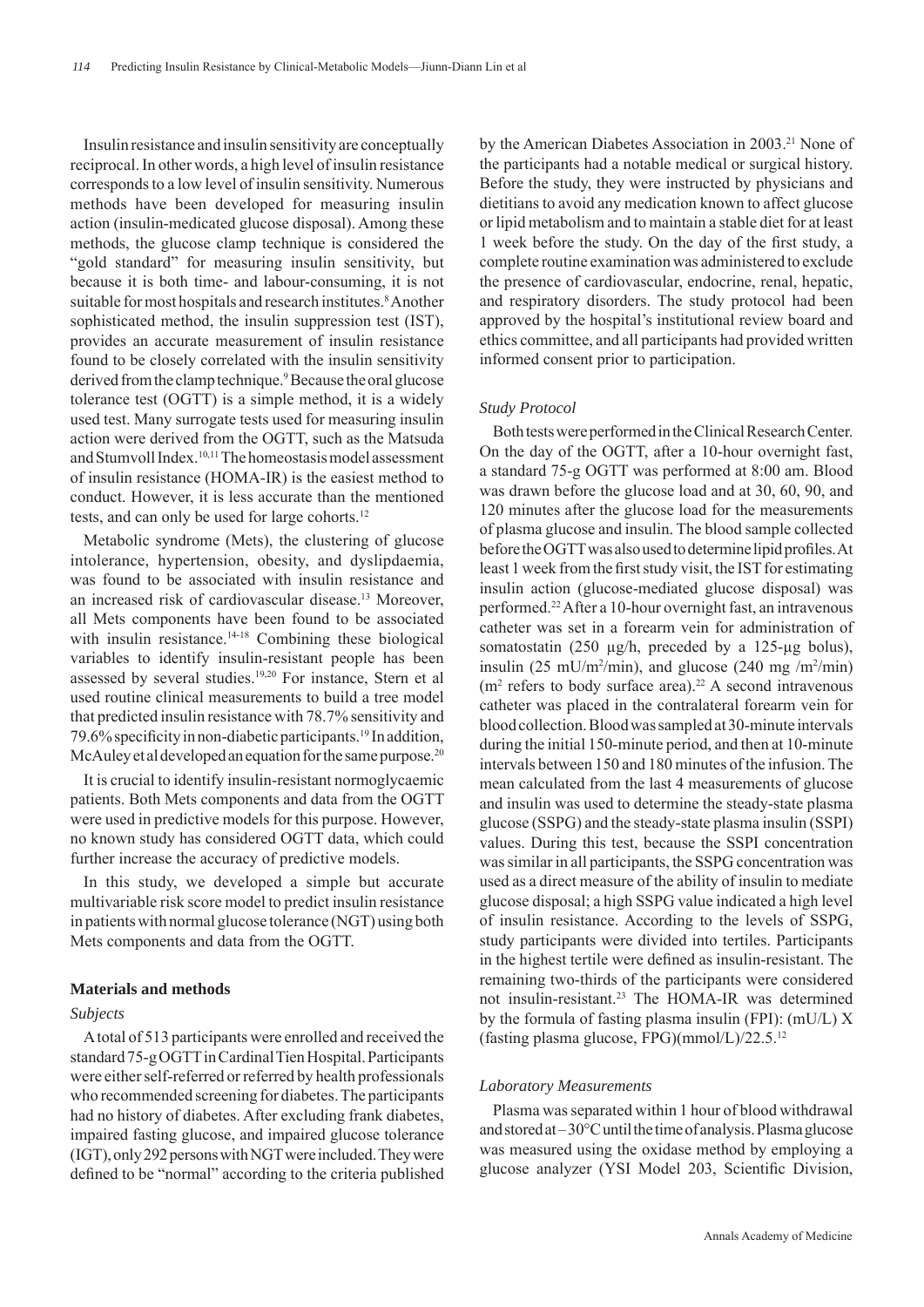Yellow Spring Instrument Company, Inc, Yellow Spring, Ohio, USA). Plasma insulin was assayed using a commercial solid-phase radioimmunoassay technique (Coat-A-Count insulin kit, Diagnostic Products Corporation, Los Angeles, California, USA) with intra- and inter-assay coefficients of variance of 3.3% and 2.5%, respectively. Serum triglyceride (TG) was measured by employing a Fuji Dri-Chem 3000 analyzer (Fuji Photo Film Corporation, Minato-Ku, Tokyo, Japan) using the dry multilayer analytical slide method. Serum high-density lipoprotein cholesterol (HDL-C) concentration was determined with an enzymatic cholesterol assay method after dextran sulfate precipitation.

## *Statistical Analysis*

Data were shown as mean  $\pm$  standard deviation. Oneway ANOVA was used to evaluate the demographic data, clinical characteristics, and parameters derived from the tests of the 3 groups. The Bonferroni test was used for post hoc examination.

All of the variables of interest were first evaluated for their predictive performance by logistic regression. The receiver operating characteristic (ROC) curve of each variable (or model) was then plotted as the sensitivity (true-positive rate, y axis) against the 1-specificity (false-positive rate, x-axis). The area under the ROC curve (aROC curve) was calculated by the trapezoidal rule, and used to determine the predictive accuracy of the models. In general, a large area corresponds to a high predictive accuracy of the variable  $(model).<sup>24</sup>$ 

Five binary logistic models were built. Insulin resistance was the dependent variable (i.e. 0 or 1 in statistical analysis), and all other baseline clinical and metabolic variables, including BMI, systolic blood pressure (SBP), diastolic blood pressure (DBP), TG, HDL-C, FPG, FPI, plasma glucose level at 120 minutes of OGTT (OGTT120g), and plasma insulin level at 120 minutes of OGTT (OGTT120i), were taken as the independent variables. Models were built to predict the occurrence of insulin resistance in the order of the simplest and most clinically available datum to the most complex datum that requires 2-hour OGTT results. The 5 models are as follows:

Model 0: BMI

Model 1: BMI + SBP + DBP + TG (Mets model)

Model 2: Model 1 + FPI

Model 3: Model 2 + OGTT120g

Model 4: Model 3 + OGTT120i (full model)

A model was selected using the enter method in binary logistic regression analysis. The Hosmer-Lemeshow test was used to assess the goodness of fit of these models. A comparison of the aROC curves of the models was performed using the method developed by Hanley et al.<sup>24</sup> From binary

logistic regression, equations were built for each model. After inputting all of the factors into the model, optimal cut-point values were derived, and the point with the highest sensitivity and specificity was selected. In other words, if the value derived from the equation is higher than the specified cutoff point, the chance of having insulin resistance is high.

For the sensitivity test (i.e. external validation), we divided the participants into 2 groups. To build the model and equation, three-fourths of the study participants ( $n =$ 219) were randomly selected. The remaining one-fourth  $(n = 73)$  were considered the external validation group. This procedure was repeated with Model 4 with these 219 participants only because it was the most accurate model. Because the study group was only three-fourth of the original Model 4 group, the equation derived from Model 4 to calculate the probability (*P*) of having insulin resistance was expected to contain the same factors but different coefficients. This equation was then used to calculate the *P* value of having insulin resistance in the external validation group. The sensitivity and specificity of this equation in the external validation group were evaluated.

To verify its accuracy, we not only compared our models with HOMA-IR but also the McAuley's equation. In order to do this, ROC curve was drawn by using McAuley's equation and HOMA-IR and their aROC curves were calculated in the study cohort.

All statistical analyses were performed using the SPSS software system, version 13.0 (SPSS Inc., Chicago, IL, USA). *P* values less than .05 were considered statistically significant.

## **Results**

In total, 292 participants with NGT were enrolled and divided into 3 groups based on SSPG values. Group 1 represented the lowest tertile of insulin resistance, whereas Group 3 represented the highest. The demographic data of these 3 groups are shown in Table 1. Participants in Group 3 exhibited the highest BMI. After adjusting for age and BMI, Group 3 also had higher FPI, OGTT120g, OGTT120i, and HOMA-IR values than the other 2 groups. However, the TG level of Group 3 was only higher than that of Group 1. There were no statistically significant differences in age, sex, SBP, DBP, HDL-C, and FPG among these 3 groups.

The aROC curves of individual parameters and models, their Hosmer-Lemeshow goodness-of-fit tests, and tests of statistical difference between the models are shown in Table 2 and Figure 1, respectively. SBP, DBP, TG, and BMI had larger aROC curves than the diagonal reference line. This indicates that the prediction of insulin resistance can be improved by these parameters, but not by FPG or HDL-C. BMI demonstrated the greatest aROC curve (71.6%). Moreover, the aROC curves of FPI, OGTT120g,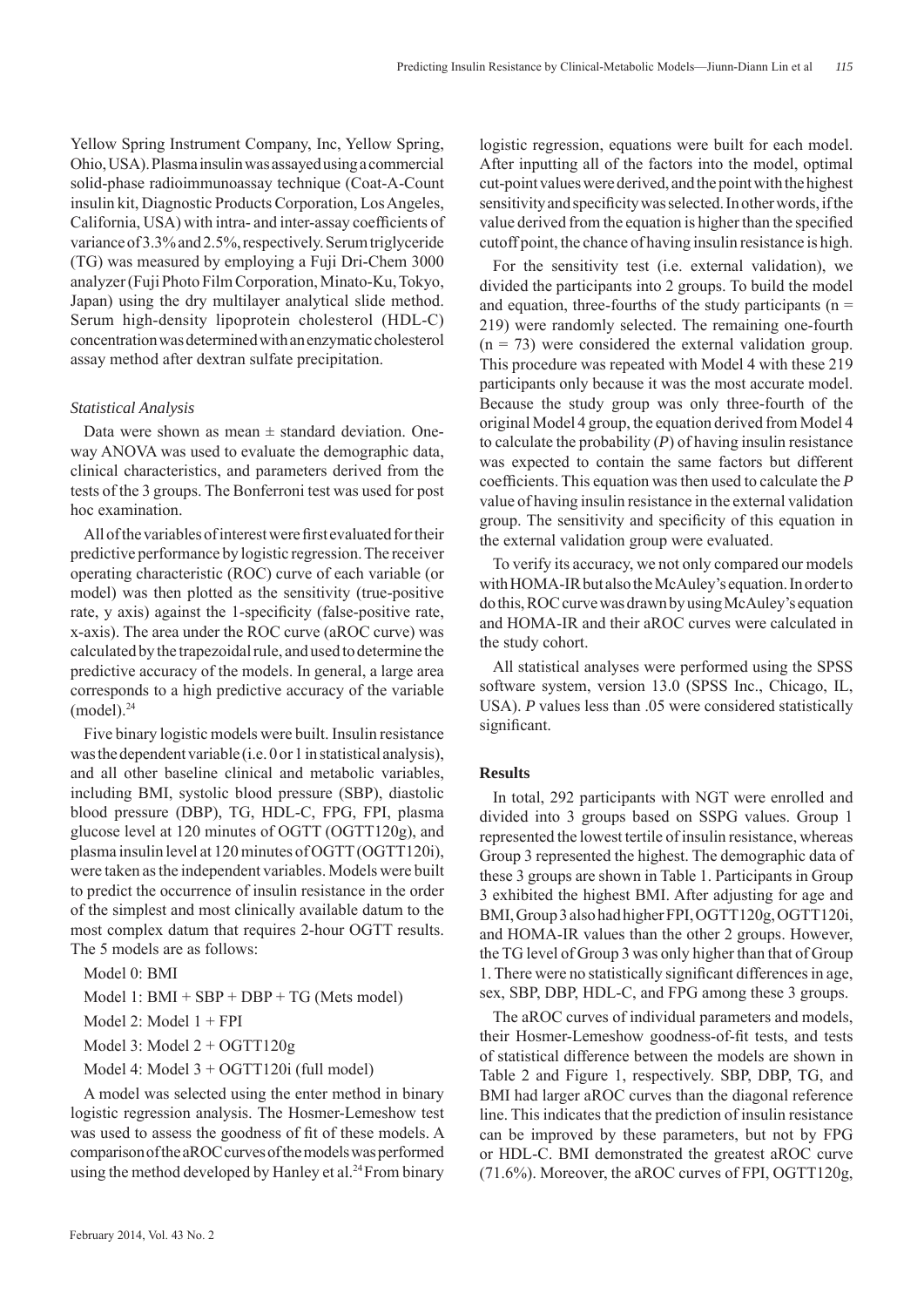| <b>Variable</b>          | Group 1<br>$(n = 97)$ | Group 2<br>$(n = 98)$ | Group 3<br>$(n = 97)$ |
|--------------------------|-----------------------|-----------------------|-----------------------|
| Age $(y)$                | $45.6 \pm 10.3$       | $44.9 \pm 11.7$       | $46.4 \pm 11.4$       |
| Sex (F/M)                | 57/40                 | 53/45                 | 55/42                 |
| BMI (kg/m <sup>2</sup> ) | $22.5 \pm 2.11$       | $22.8 \pm 3.2$        | $25.0 \pm 3.3*$ †     |
| $SBP$ (mmHg)             | $114.7 \pm 13.7$      | $113.7 \pm 14.0$      | $119.1 \pm 14.5$      |
| $DBP$ (mmHg)             | $74.6 \pm 7.9$        | $74.3 \pm 8.9$        | $78.1 \pm 9.5$        |
| $TG$ (mmol/L)            | $1.0 \pm 0.4$         | $1.1 \pm 0.6$         | $1.1 \pm 0.51$        |
| $HDL-C$ (mmol/L)         | $1.2 \pm 0.4$         | $1.1 \pm 0.3$         | $1.1 \pm 0.3$         |
| HOMA-IR                  | $1.7 \pm 0.91$        | $1.9 \pm 0.71$        | $3.5 \pm 3.2*$ †      |
| $FPG$ (mmol/L)           | $5.1 \pm 0.3$         | $5.1 \pm 0.4$         | $5.2 \pm 0.3$         |
| OGTT120g<br>(mmol/L)     | $6.1 \pm 1.1$         | $6.5 \pm 1.2$         | $7.4 \pm 1.6*$ †      |
| $FPI$ (pmol/L)           | $55.6 \pm 21.11$      | $64.3 \pm 28.2$       | 125.4<br>$± 263.8*†$  |
| OGTT120i<br>(pmol/L)     | $334.0 \pm 198.4$     | 443.5<br>$± 238.2$ t  | 765.9<br>$± 408.0*†$  |
| SSPG (mmol/L)            | $4.6 \pm 0.9$ ††      | $7.9 \pm 1.2$ *t      | $12.9 \pm 2.0$ *†     |
| SSPI (pmol/L)            | $429.4 \pm 77.3$      | $453.4 \pm 97.2$      | $462.3 \pm 104.2$     |

Table 1. Baseline Demographic and Metabolic Characteristics of Study Participants Categorised by the Degree of Insulin Resistance

BMI: Body mass index; SBP: Systolic blood pressure; DBP: Diastolic blood pressure; TG: Triglyceride; HDL-C: High-density lipoprotein cholesterol; FPG: Fasting plasma glucose; FPI: Fasting plasma insulin; HOMA-IR: Homeostasis model assessment of insulin resistance; OGTT120g: Plasma glucose level at 120 min of the 75-g OGTT; OGTT120i: Plasma insulin level at 120 min of the 75-g OGTT; SSPG: Steady-state plasma glucose; SSPI: Steady-state plasma insulin. Data are expressed as (mean  $\pm$  SD).

\**P* <0.05 against Group 1

†*P* <0.05 against Group 2

‡*P* <0.05 against Group 3

| <b>Models</b>  | aROC curve $\pm$<br>SE (95% CI)        | *P value<br>(Hosmer-<br>Lemeshow) | $\dagger P$ value for<br>omnibus test |
|----------------|----------------------------------------|-----------------------------------|---------------------------------------|
| BMI (Model 0)  | $0.716 \pm 0.032$<br>$(0.653 - 0.778)$ | 0.691                             | 0.000                                 |
| <b>FPG</b>     | $0.555 \pm 0.036$<br>$(0.485 - 0.625)$ | 0.340                             | Non-<br>significant                   |
| <b>SBP</b>     | $0.614 \pm 0.036$<br>$(0.534 - 0.675)$ | 0.682                             | 0.002                                 |
| DBP            | $0.640 \pm 0.036$<br>$(0.570 - 0.710)$ | 0.027                             | 0.000                                 |
| log TG         | $0.618 \pm 0.035$<br>$(0.549 - 0.686)$ | 0.738                             | 0.002                                 |
| HDL-C          | $0.556 \pm 0.035$<br>$(0.487 - 0.626)$ | 0.830                             | Non-<br>significant                   |
| <b>FPI</b>     | $0.710 \pm 0.035$<br>$(0.641 - 0.780)$ | 0.079                             | 0.000                                 |
| OGTT120g       | $0.714 \pm 0.032$<br>$(0.651 - 0.777)$ | 0.742                             | 0.000                                 |
| OGTT120i       | $0.828 \pm 0.027$<br>$(0.776 - 0.881)$ | 0.236                             | 0.000                                 |
| HOMA-IR        | $0.705 \pm 0.034$<br>$(0.649 - 0.757)$ | 0.100                             | 0.000                                 |
| McAuley' index | $0.728 \pm 0.032$<br>$(0.665 - 0.790)$ | 0.086                             | 0.000                                 |
| Model 1        | $0.729 \pm 0.031$<br>$(0.668 - 0.791)$ | 0.665                             | 0.000                                 |
| Model 2        | $0.771 \pm 0.030$<br>$(0.713 - 0.830)$ | 0.500                             | 0.000                                 |
| Model 3        | $0.801 \pm 0.029$<br>$(0.745 - 0.857)$ | 0.297                             | 0.000                                 |
| Model 4        | $0.851 \pm 0.025$<br>$(0.802 - 0.900)$ | 0.201                             | 0.000                                 |

aROC curve: Area under the receiver operating characteristic curve; Model 0: BMI; Model 1: BMI+ SBP+ DBP+ TG ; Model 2: Model 1+FPI; Model 3: Model 2+ OGTT120g; Model 4: Model 3+OGTT120i; BMI: Body mass index; SBP: Systolic blood pressure; DBP: Diastolic blood pressure; TG: Triglyceride; HDL-C: High-density lipoprotein cholesterol; FPG: Fasting plasma glucose; FPI: Fasting plasma insulin; OGTT120g: Plasma glucose level at 120 min of the 75-g OGTT; OGTT120i: Plasma insulin level at 120 min of the 75-g OGTT; HOMA-IR: Homeostasis model assessment of insulin resistance; McAuley' index, exp  $[2.63 - 0.28\ln(FPI) - 0.31\ln(TG)]$ 

\**P* values calculated using the Hosmer-Lemeshow goodness-of-fi t test. †*P* value calculated using an omnibus test.

Table 2. Area Under the Receiver Operating Characteristic Curves of Metabolic Variables and Models Predicting Insulin Resistance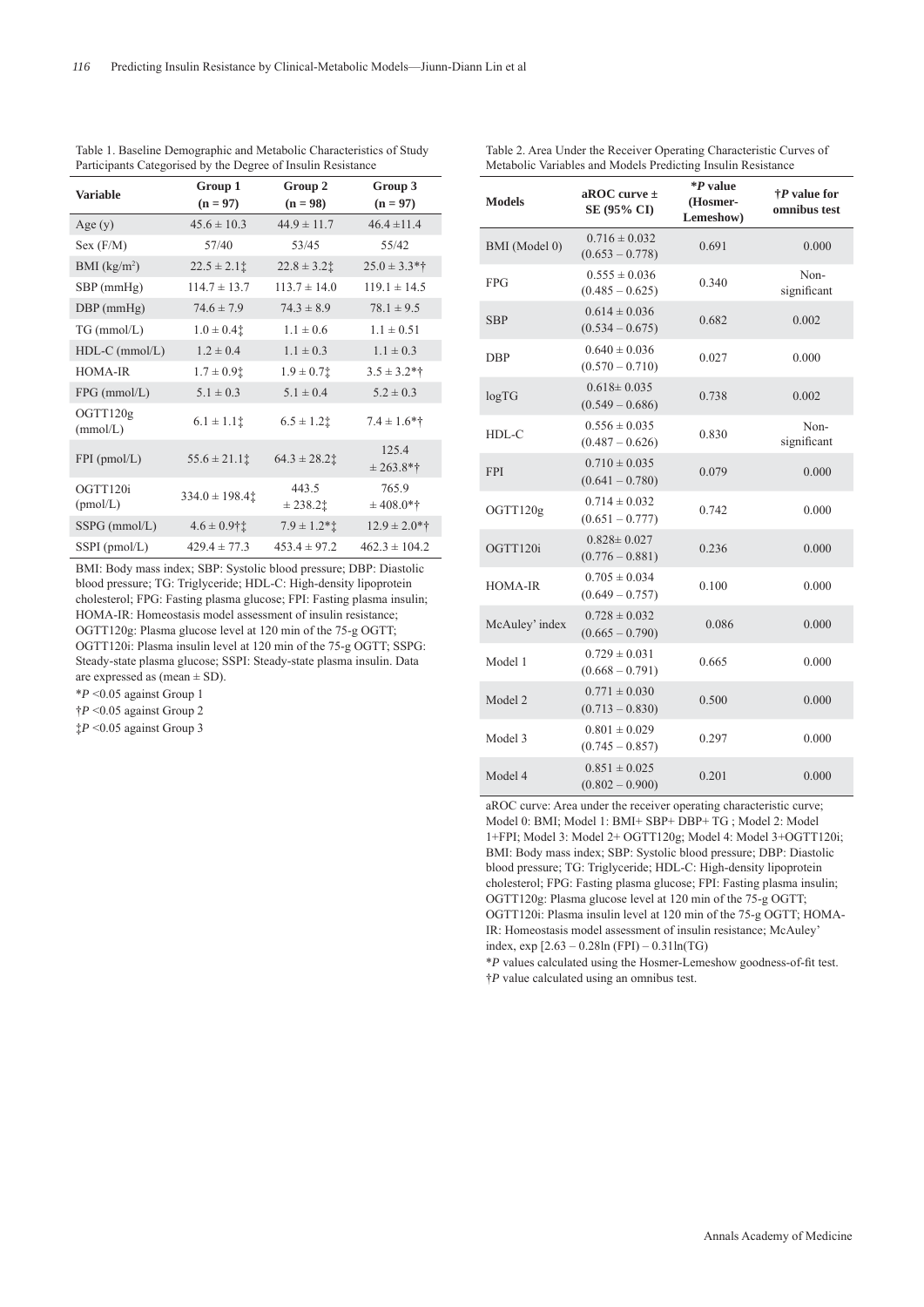

| <b>Comparison of aROC curves</b> | P values |
|----------------------------------|----------|
| Model 1 vs BMI                   | 0.253    |
| Model 2 vs BMI                   | 0.013    |
| Model 3 vs BMI                   | 0.001    |
| Model 4 vs BMI                   | < 0.001  |
| Model 2 vs Model 1               | 0.030    |
| Model 3 vs Model 2               | 0.032    |
| Model 4 vs Model 3               | 0.009    |
| Model 4 vs Model 2               | 0.001    |

aROC curve: Area under the receiver operating characteristic curve; Model 0: body mass index (BMI); Model 1: BMI + systolic blood pressure + diastolic blood pressure + triglyceride; Model 2: Model 1+ fasting plasma insulin; Model 3: Model 2+ plasma glucose level at 120 min of the 75-g OGTT; Model 4: Model 3+ plasma insulin level at 120 min of the 75-g OGTT; P values, for testing the differences between 2 aROC curves (calculated using the method developed by Hanley et al).

Fig. 1. Area under the receiver operating characteristic curves (aROC curves) of the models. The arrow indicates the arbitrarily selected risk score cut-off  $(0.29)$  of Model 4, which has a sensitivity and specificity of 76.0% and 77.1%, respectively.

and OGTT120i were similar to or greater than that of BMI (71.0%, 71.4%, and 82.8%, respectively).

Compared to Model 0, Models  $2, 3$ , and 4 had significantly larger aROC curves and improved predictive accuracy (Table 2 and Fig. 1). Model 4 exhibited the largest aROC curve of the models and the optimal ability to predict insulin resistance. In addition to the observation of aROC curves, the probability of having insulin resistance was also be obtained from logistic regression. The basic equation for all models was the same:  $(P = \text{ex}/(1+\text{ex}))$ . However, each model exhibited unique parameters for calculating probability. For instance, the equation of Model 4 for 293 participants is shown as follows:

 $x = -9.653 + 0.183(BMI) - 0.005(SBP) + 0.023(DBP)$  $+ 0.947 \left(\frac{\log TG}{+ 0.007 \left( FPI \right)} + 0.159 \left( \frac{\log TT}{20g} \right) \right)$ + 0.03(OGTT120i).

If the calculated *P* value is higher than the cut-off point (provided in the next paragraph), the value indicates a high probability of having insulin resistance. In the meanwhile, the aROC curves of the McAuley's index and HOMA-IR were also calculated and it could be noted that the aROC curves of Model 2, 3 and 4 were greater than those of McAuley's index and HOMA-IR.

Figure 1 shows the ROC curves of the 5 models. For Model 2, a cutoff of 0.30 provided the highest sum of sensitivity  $(70.1\%)$  and specificity  $(70.3\%)$ . For Model 4, a cutoff of 0.29 provided the highest sum of sensitivity (76.0%) and specificity  $(77.1\%)$ .

Although the factors in the sensitivity test were the same, a reduction in sensitivity occurred compared to the equation built from the whole study cohort. With this equation of Model 4, the *P* value was also calculated for the external validation group. Participants were classified as having or lacking insulin resistance according to the *P* value. These results were then compared to the classification of measured insulin resistance. The comparison yielded 68.0% sensitivity and 85.4% specificity.

#### **Discussion**

Several past studies have been conducted to identify non-diabetic patients with insulin resistance. Stern et al developed a tree model using routine clinical measurements in non-diabetic patients.<sup>19</sup> The most accurate tree model for predicting insulin resistance demonstrated an 85.0% aROC curve,  $78.7\%$  sensitivity, and  $70.6\%$  specificity. In addition, McAuley et al used product-moment correlations to build an equation for predicting insulin sensitivity in patients.<sup>20</sup> They found that the variables with the most accurate predicting power were FPI and fasting TG. In the present study, we also built models to predict the occurrence of insulin resistance in non-diabetic patients. However, we added the results of the OGTT to the model rather than using only routine laboratory measurements. We intended to increase the aROC curve to enhance the sensitivity and specificity of the model.

Previous research has established that a high BMI corresponds to high insulin resistance.13,25 Our study results showed that BMI was the central component in predicting insulin resistance (Table 2). This is in agreement with Stern et al, who consistently used BMI to identify insulin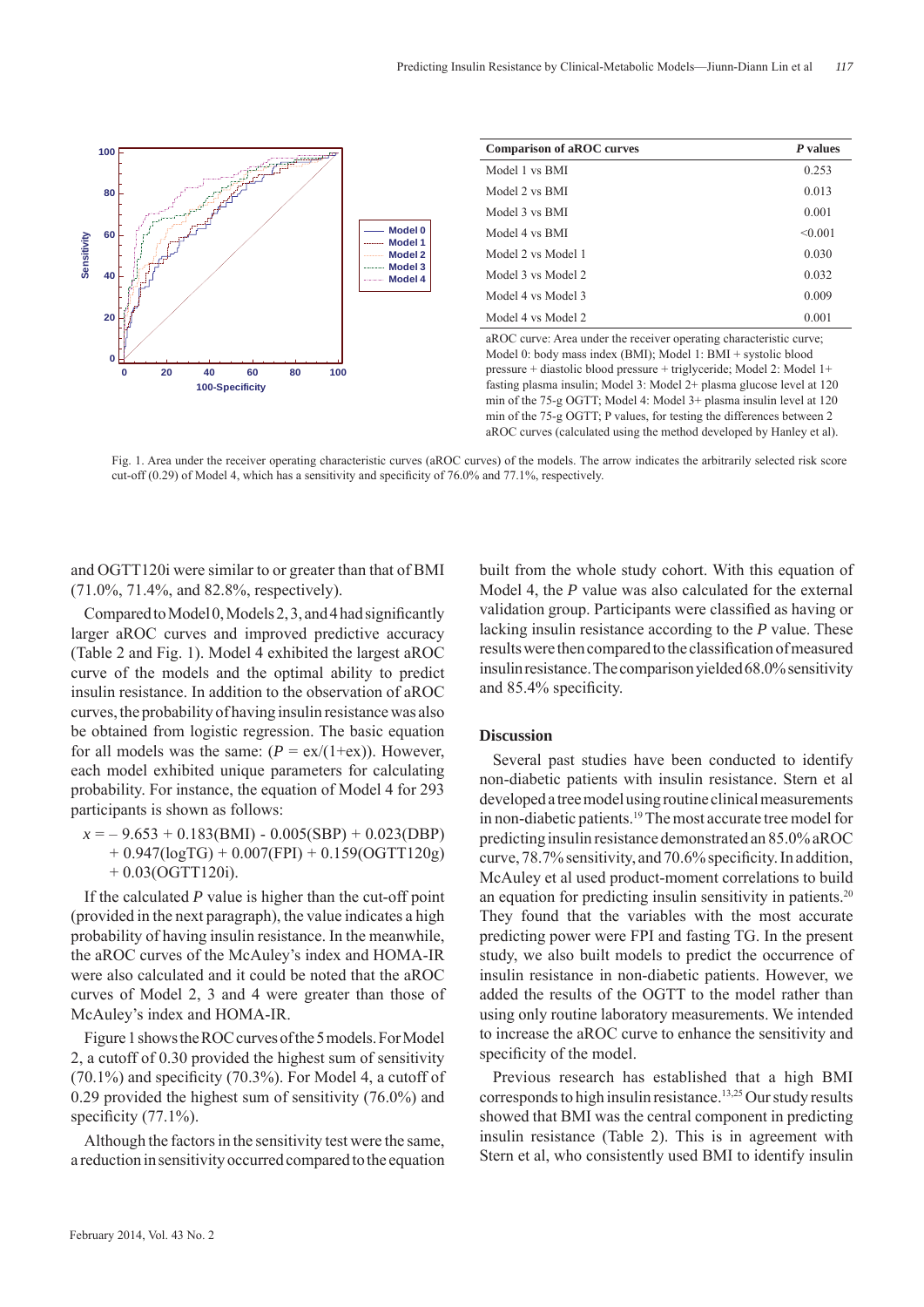resistance in the first 2 layers of their 3 different tree models. However, the average BMI in the Stern et al study was much higher than that of our study. This is a common occurrence when similar studies are conducted between Caucasian and Chinese populations. In the McAuley et al study, only insulin and TG were important predictors. However, the BMI of the participants in the McAuley et al study was higher than that of our study  $(27.5 \pm 5.3 \text{ kg/m}^2 \text{ versus } 23.3 \text{ m})$  $\pm$  3.1 kg/m<sup>2</sup>). In addition, the strong correlation between BMI and TG might have also reduced the significance of BMI in their study. Nevertheless, BMI is a crucial factor in Chinese populations.

The association between insulin levels and insulin resistance in normoglycaemic patients has been widely explored, and it has been established that the insulin level is increased in patients with insulin resistance.<sup>26,27</sup> In agreement with McAuley et al, McLaughlin et al reported that FPI was a valuable predictor of insulin resistance in normoglycemic patients.20,23 In the tree models proposed by Stern et al, the aROC curve increased from 85.1% to 90.0% after conducting HOMA-IR, which is a product of FPG and FPI. In the present study, we found that the aROC curve of FPI is similar to that of BMI (71.0% and 71.6%, respectively). After adding FPI to Model 1, the aROC curve of Model 2 significantly increased from  $72.9\%$  to  $77.1\%$ . This indicates that BMI and FPI contribute to insulin resistance using different pathways.

Postprandial hyperglycemia is one of the earliest glucose dysregulations detected in patients with type 2 diabetes and IGT.28,29 This metabolic abnormality initiates before the onset of clinical diabetes because of the loss of firstphase insulin secretion and increased insulin resistance.<sup>30,31</sup> Therefore, measuring the postprandial plasma glucose and insulin levels can facilitate recognition of early metabolic derangements. Thus, the role of the OGTT is vital because it can provide changes in plasma glucose and insulin levels after glucose challenges. The OGTT is not only a standard method for diagnosing glucose intolerance but also a tool for assessing insulin resistance in population studies.21,32 In our study, Model 3 was built by adding OGTT120g to Model 2, forming a larger aROC curve (80.1%) that provided a significantly improved predictive performance  $(P=0.032)$ . This result indicates that OGTT120g exhibits an independent effect on insulin resistance, which is compatible with other studies on the topic.<sup>11,33,34</sup>

OGTT120i demonstrated the largest aROC curve (82.8%) of all the individual factors. The inclusion of OGTT120i as one of the factors was the only difference between Model 3 and Model 4. Because of this inclusion, the aROC curve increased to 85.1%. The post-challenge insulin level may have contributed a certain percentage of insulin resistance that cannot be explained by the other factors. Accordingly,

Lakkso et al reported that the 2-hour post-load insulin level is associated with insulin resistance in patients with NGT.16 Our study extends the finding by Lakkso et al<sup>16</sup> to clinical practice. In conclusion, although the OGTT is not routinely performed in clinical practice because of its inconvenience and high cost, it is considerably helpful in identifying insulin resistance in patients with NGT.

Compared to Model 4, Model 2 (the combination of Mets components and FPI) was simpler and more practical, but exhibited lower sensitivity and specificity. In contrast, Model 4 featured the greatest predictive power but requires OGTT data, which is impractical for use in routine clinical screening. Compared to the most widely used clinical equation, HOMA-IR (Table 2,  $aROC = 70.2\%$ ), Models 2, 3, and 4 all provided better predictive accuracy  $(P =$ 0.006,  $P < 0.001$ , and  $P < 0.001$ , respectively). Finally, since McAuley also built an equation for estimating IR, we also compared his equation with our models. It could be shown that the aROC was 72.8%. From this curve, the best specificity and sensitivity of the arbitrary cut-off point (0.34) were 67.0% and 66.7% respectively, which is less accurate than our proposed models. In conclusion, considering the economic aspects of health screening, Model 2 is more appropriate and practical than Model 4. Moreover, Model 2 also showed greater predictive accuracy than the available equations.

In our study, Model 4 was tested again for sensitivity with three-quarters of the participants. The results of the comparison showed high sensitivity and specificity. However, we are aware of the limitations of the study. First, this is a cross-sectional study. A longitudinal study may yield more conclusive results. Second, we did not consider the effects of exercise or smoking, which are all known to be related to insulin resistance. However, despite these limitations, our results can be used easily and extensively in clinical practice.

# **Conclusion**

In conclusion, we demonstrated that FPI, OGTT120g, and OGTT120i are independently related to insulin resistance and can further improve the aROC curves of predictive models. In practice, insulin resistance can be accurately predicted in NGT patients with a sensitivity of 70.1% and a specificity of 70.3% using Mets components and FPI. In contrast, Model 4 provides the optimal prediction model for insulin resistance, but lacks practicality because OGTT data are required.

#### *Acknowledgments*

*The authors thank all the participants of this study. The present study was supported, in part, by a research grant of Cardinal Tien Hospital (CTH-101-2-5-028).*